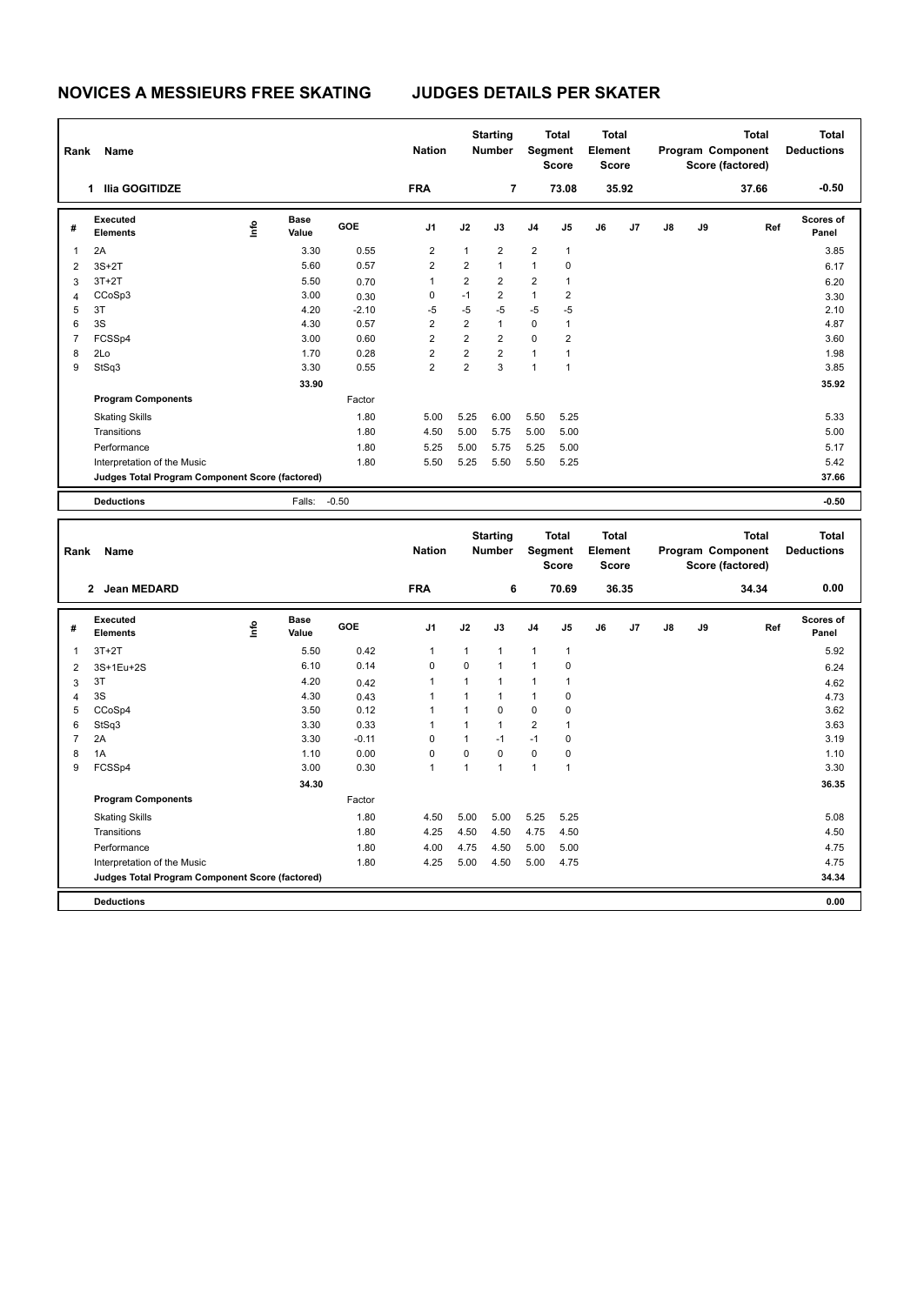| Rank | Name                                            |      |                      |         | <b>Nation</b>  |              | <b>Starting</b><br><b>Number</b> |                | <b>Total</b><br>Segment<br><b>Score</b> | <b>Total</b><br>Element<br><b>Score</b> |       |    |    | <b>Total</b><br>Program Component<br>Score (factored) | <b>Total</b><br><b>Deductions</b> |
|------|-------------------------------------------------|------|----------------------|---------|----------------|--------------|----------------------------------|----------------|-----------------------------------------|-----------------------------------------|-------|----|----|-------------------------------------------------------|-----------------------------------|
|      | <b>Alexandre CHENEY</b><br>3                    |      |                      |         | <b>FRA</b>     |              | 5                                |                | 63.38                                   |                                         | 32.19 |    |    | 31.19                                                 | 0.00                              |
| #    | Executed<br><b>Elements</b>                     | ١mfo | <b>Base</b><br>Value | GOE     | J <sub>1</sub> | J2           | J3                               | J <sub>4</sub> | J5                                      | J6                                      | J7    | J8 | J9 | Ref                                                   | Scores of<br>Panel                |
|      | 2A                                              |      | 3.30                 | $-0.66$ | $-2$           | $-2$         | $-2$                             | $-1$           | $-2$                                    |                                         |       |    |    |                                                       | 2.64                              |
| 2    | $3S+2T$                                         |      | 5.60                 | 0.14    | 0              | $\mathbf{1}$ | $\mathbf{1}$                     | $\mathbf 0$    | 0                                       |                                         |       |    |    |                                                       | 5.74                              |
| 3    | 3T+2T+1Lo                                       |      | 6.00                 | $-0.14$ | $-1$           | 0            | 0                                | 0              | $-1$                                    |                                         |       |    |    |                                                       | 5.86                              |
| 4    | 3S                                              |      | 4.30                 | $-0.86$ | $-2$           | $-2$         | $-2$                             | $-2$           | $-3$                                    |                                         |       |    |    |                                                       | 3.44                              |
| 5    | FCSSp4                                          |      | 3.00                 | 0.10    | 0              | $\mathbf{1}$ | $\mathbf 0$                      | $\mathbf{1}$   | $-1$                                    |                                         |       |    |    |                                                       | 3.10                              |
| 6    | StSq1                                           |      | 1.80                 | 0.00    | 0              | $-1$         | 0                                | 0              | 0                                       |                                         |       |    |    |                                                       | 1.80                              |
| 7    | 3T                                              |      | 4.20                 | 0.00    | $-1$           | $\mathbf 0$  | 0                                | $\mathbf 0$    | 0                                       |                                         |       |    |    |                                                       | 4.20                              |
| 8    | 2Lz                                             |      | 2.10                 | $-0.07$ | $-1$           | $\mathbf 0$  | $\mathbf 0$                      | $-1$           | 0                                       |                                         |       |    |    |                                                       | 2.03                              |
| 9    | CCoSp4                                          |      | 3.50                 | $-0.12$ | 0              | $-2$         | $-1$                             | $\mathbf 0$    | $\overline{2}$                          |                                         |       |    |    |                                                       | 3.38                              |
|      |                                                 |      | 33.80                |         |                |              |                                  |                |                                         |                                         |       |    |    |                                                       | 32.19                             |
|      | <b>Program Components</b>                       |      |                      | Factor  |                |              |                                  |                |                                         |                                         |       |    |    |                                                       |                                   |
|      | <b>Skating Skills</b>                           |      |                      | 1.80    | 4.00           | 4.75         | 4.50                             | 4.75           | 4.75                                    |                                         |       |    |    |                                                       | 4.67                              |
|      | Transitions                                     |      |                      | 1.80    | 3.25           | 4.75         | 4.25                             | 4.25           | 4.50                                    |                                         |       |    |    |                                                       | 4.33                              |
|      | Performance                                     |      |                      | 1.80    | 3.50           | 4.50         | 4.00                             | 4.50           | 4.50                                    |                                         |       |    |    |                                                       | 4.33                              |
|      | Interpretation of the Music                     |      |                      | 1.80    | 3.25           | 4.00         | 3.75                             | 4.25           | 4.75                                    |                                         |       |    |    |                                                       | 4.00                              |
|      | Judges Total Program Component Score (factored) |      |                      |         |                |              |                                  |                |                                         |                                         |       |    |    |                                                       | 31.19                             |
|      | <b>Deductions</b>                               |      |                      |         |                |              |                                  |                |                                         |                                         |       |    |    |                                                       | 0.00                              |

|                | Rank<br>Name<br>4 Daniel VERBAT                 |      |               |            | <b>Starting</b><br><b>Nation</b><br><b>Number</b><br><b>FRA</b><br>3 |                | <b>Total</b><br>Segment<br><b>Score</b><br>59.26 |                | <b>Total</b><br>Element<br><b>Score</b><br>27.76 |    | Program Component |    | <b>Total</b><br>Score (factored)<br>31.50 | <b>Total</b><br><b>Deductions</b><br>0.00 |                    |
|----------------|-------------------------------------------------|------|---------------|------------|----------------------------------------------------------------------|----------------|--------------------------------------------------|----------------|--------------------------------------------------|----|-------------------|----|-------------------------------------------|-------------------------------------------|--------------------|
|                |                                                 |      |               |            |                                                                      |                |                                                  |                |                                                  |    |                   |    |                                           |                                           |                    |
| #              | Executed<br>Elements                            | ١nf٥ | Base<br>Value | <b>GOE</b> | J <sub>1</sub>                                                       | J2             | J3                                               | J <sub>4</sub> | J5                                               | J6 | J7                | J8 | J9                                        | Ref                                       | Scores of<br>Panel |
| 1              | 2A                                              |      | 3.30          | 0.22       | 0                                                                    | $\mathbf{1}$   | 1                                                | 0              | $\mathbf{1}$                                     |    |                   |    |                                           |                                           | 3.52               |
| $\overline{2}$ | 2A                                              |      | 3.30          | 0.11       | 0                                                                    | $\mathbf{1}$   | $\mathbf{1}$                                     | 0              | $\mathbf 0$                                      |    |                   |    |                                           |                                           | 3.41               |
| 3              | 2F!+2T                                          | ı    | 3.10          | $-0.18$    | $-1$                                                                 | $-1$           | $\Omega$                                         | $-1$           | $-1$                                             |    |                   |    |                                           |                                           | 2.92               |
| $\overline{4}$ | FSSp4                                           |      | 3.00          | 0.40       | $\overline{2}$                                                       | $\mathbf{1}$   | $\mathbf{1}$                                     | 0              | $\overline{2}$                                   |    |                   |    |                                           |                                           | 3.40               |
| 5              | 2F                                              |      | 1.80          | 0.18       | 1                                                                    |                | $\mathbf{1}$                                     | 1              | 0                                                |    |                   |    |                                           |                                           | 1.98               |
| 6              | $2Lz+1T$                                        |      | 2.50          | 0.00       | $\Omega$                                                             | $\Omega$       | $\Omega$                                         | 0              | 0                                                |    |                   |    |                                           |                                           | 2.50               |
| $\overline{7}$ | StSq3                                           |      | 3.30          | 0.55       | $\overline{1}$                                                       | $\overline{2}$ | $\mathbf{1}$                                     | $\overline{2}$ | $\overline{2}$                                   |    |                   |    |                                           |                                           | 3.85               |
| 8              | 2Lz                                             |      | 2.10          | 0.00       | $-1$                                                                 | 0              | $\Omega$                                         | 0              | 0                                                |    |                   |    |                                           |                                           | 2.10               |
| 9              | CCoSp4                                          |      | 3.50          | 0.58       | $\overline{2}$                                                       | $\overline{2}$ | $\overline{ }$                                   | $\overline{1}$ | 3                                                |    |                   |    |                                           |                                           | 4.08               |
|                |                                                 |      | 25.90         |            |                                                                      |                |                                                  |                |                                                  |    |                   |    |                                           |                                           | 27.76              |
|                | <b>Program Components</b>                       |      |               | Factor     |                                                                      |                |                                                  |                |                                                  |    |                   |    |                                           |                                           |                    |
|                | <b>Skating Skills</b>                           |      |               | 1.80       | 3.75                                                                 | 4.25           | 4.25                                             | 4.50           | 4.75                                             |    |                   |    |                                           |                                           | 4.33               |
|                | Transitions                                     |      |               | 1.80       | 4.00                                                                 | 4.25           | 4.00                                             | 4.25           | 4.50                                             |    |                   |    |                                           |                                           | 4.17               |
|                | Performance                                     |      |               | 1.80       | 4.25                                                                 | 4.50           | 4.25                                             | 4.50           | 4.75                                             |    |                   |    |                                           |                                           | 4.42               |
|                | Interpretation of the Music                     |      |               | 1.80       | 4.50                                                                 | 4.50           | 4.25                                             | 4.75           | 4.75                                             |    |                   |    |                                           |                                           | 4.58               |
|                | Judges Total Program Component Score (factored) |      |               |            |                                                                      |                |                                                  |                |                                                  |    |                   |    |                                           |                                           | 31.50              |
|                | <b>Deductions</b>                               |      |               |            |                                                                      |                |                                                  |                |                                                  |    |                   |    |                                           |                                           | 0.00               |

! Not clear edge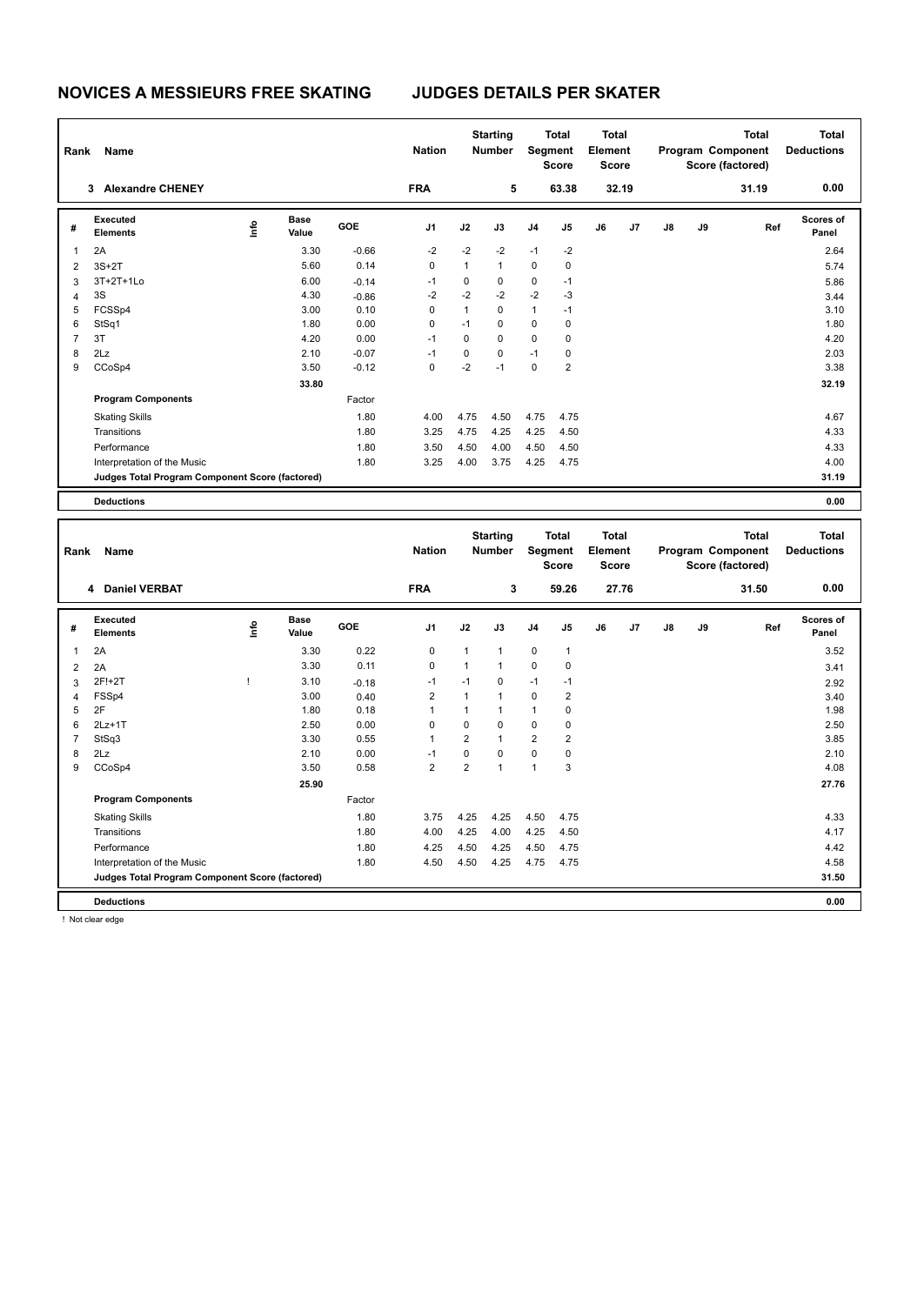|   | Rank<br>Name                                    |         |                      |         | <b>Nation</b>  |                | <b>Starting</b><br><b>Number</b> |                | <b>Total</b><br>Segment<br><b>Score</b> |    | <b>Total</b><br>Element<br><b>Score</b> |               |    | <b>Total</b><br>Program Component<br>Score (factored) | <b>Total</b><br><b>Deductions</b> |
|---|-------------------------------------------------|---------|----------------------|---------|----------------|----------------|----------------------------------|----------------|-----------------------------------------|----|-----------------------------------------|---------------|----|-------------------------------------------------------|-----------------------------------|
|   | <b>Timothee LEBRUMENT</b><br>5.                 |         |                      |         | <b>FRA</b>     |                | 4                                |                | 56.75                                   |    | 25.27                                   |               |    | 31.98                                                 | $-0.50$                           |
| # | Executed<br><b>Elements</b>                     | lnfo    | <b>Base</b><br>Value | GOE     | J <sub>1</sub> | J2             | J3                               | J <sub>4</sub> | J5                                      | J6 | J <sub>7</sub>                          | $\mathsf{J}8$ | J9 | Ref                                                   | <b>Scores of</b><br>Panel         |
| 1 | 2Lz+2T+2Lo                                      |         | 5.10                 | $-0.21$ | $-1$           | $-1$           | $-1$                             | $\mathbf 0$    | $-2$                                    |    |                                         |               |    |                                                       | 4.89                              |
| 2 | 3S<                                             | $\prec$ | 3.44                 | $-1.61$ | $-4$           | $-5$           | $-5$                             | $-3$           | $-5$                                    |    |                                         |               |    |                                                       | 1.83                              |
| 3 | 2A                                              |         | 3.30                 | 0.00    | 0              | 0              | $\mathbf{1}$                     | 0              | 0                                       |    |                                         |               |    |                                                       | 3.30                              |
| 4 | 2A                                              |         | 3.30                 | $-1.65$ | $-5$           | $-5$           | -5                               | $-5$           | -5                                      |    |                                         |               |    |                                                       | 1.65                              |
| 5 | $2Lz+2T$                                        |         | 3.40                 | 0.07    | 0              | $\mathbf 0$    | $\mathbf{1}$                     | 0              | 1                                       |    |                                         |               |    |                                                       | 3.47                              |
| 6 | CCoSp4V                                         |         | 2.63                 | 0.09    | $-2$           | $\mathbf 0$    | $\mathbf{1}$                     | 0              | 1                                       |    |                                         |               |    |                                                       | 2.72                              |
| 7 | 2Fe                                             | e       | 1.44                 | $-0.29$ | $-2$           | $-2$           | $-2$                             | $-2$           | $-1$                                    |    |                                         |               |    |                                                       | 1.15                              |
| 8 | StSq2                                           |         | 2.60                 | 0.26    | 0              | 1              | $\mathbf{1}$                     | $\mathbf{1}$   | 2                                       |    |                                         |               |    |                                                       | 2.86                              |
| 9 | FCSSp4                                          |         | 3.00                 | 0.40    | 0              | $\overline{2}$ | $\overline{1}$                   | $\overline{1}$ | $\overline{2}$                          |    |                                         |               |    |                                                       | 3.40                              |
|   |                                                 |         | 28.21                |         |                |                |                                  |                |                                         |    |                                         |               |    |                                                       | 25.27                             |
|   | <b>Program Components</b>                       |         |                      | Factor  |                |                |                                  |                |                                         |    |                                         |               |    |                                                       |                                   |
|   | <b>Skating Skills</b>                           |         |                      | 1.80    | 3.75           | 4.25           | 4.75                             | 4.25           | 4.75                                    |    |                                         |               |    |                                                       | 4.42                              |
|   | Transitions                                     |         |                      | 1.80    | 3.50           | 4.50           | 4.25                             | 4.00           | 4.50                                    |    |                                         |               |    |                                                       | 4.25                              |
|   | Performance                                     |         |                      | 1.80    | 3.75           | 4.25           | 4.50                             | 4.50           | 4.75                                    |    |                                         |               |    |                                                       | 4.42                              |
|   | Interpretation of the Music                     |         |                      | 1.80    | 3.50           | 4.75           | 4.50                             | 4.75           | 5.00                                    |    |                                         |               |    |                                                       | 4.67                              |
|   | Judges Total Program Component Score (factored) |         |                      |         |                |                |                                  |                |                                         |    |                                         |               |    |                                                       | 31.98                             |
|   | <b>Deductions</b>                               |         | Falls:               | $-0.50$ |                |                |                                  |                |                                         |    |                                         |               |    |                                                       | $-0.50$                           |

< Under-rotated jump e Wrong edge

| Rank | Name                                            |      |                      |         | <b>Nation</b>  |          | <b>Starting</b><br><b>Number</b> |              | <b>Total</b><br>Segment<br><b>Score</b> | <b>Total</b><br>Element<br><b>Score</b> |       |               |    | <b>Total</b><br>Program Component<br>Score (factored) | <b>Total</b><br><b>Deductions</b> |
|------|-------------------------------------------------|------|----------------------|---------|----------------|----------|----------------------------------|--------------|-----------------------------------------|-----------------------------------------|-------|---------------|----|-------------------------------------------------------|-----------------------------------|
|      | <b>Tom PECQUET</b><br>6                         |      |                      |         | <b>FRA</b>     |          | 1                                |              | 44.80                                   |                                         | 19.77 |               |    | 25.03                                                 | 0.00                              |
| #    | <b>Executed</b><br><b>Elements</b>              | ١rfo | <b>Base</b><br>Value | GOE     | J <sub>1</sub> | J2       | J3                               | J4           | J5                                      | J6                                      | J7    | $\mathsf{J}8$ | J9 | Ref                                                   | <b>Scores of</b><br>Panel         |
| 1    | 2Lz+2T+2Lo                                      |      | 5.10                 | $-0.28$ | $-2$           | $-1$     | 0                                | $-1$         | $-2$                                    |                                         |       |               |    |                                                       | 4.82                              |
| 2    | $2F+2Lo$                                        |      | 3.50                 | $-0.36$ | $-1$           | $-1$     | $-2$                             | -3           | $-3$                                    |                                         |       |               |    |                                                       | 3.14                              |
| 3    | 2A<<                                            | <<   | 1.10                 | $-0.37$ | $-4$           | $-3$     | -3                               | $-3$         | -5                                      |                                         |       |               |    |                                                       | 0.73                              |
| 4    | FCSSp3                                          |      | 2.60                 | 0.17    | $-1$           | 1        | 0                                | $\mathbf{1}$ |                                         |                                         |       |               |    |                                                       | 2.77                              |
| 5    | 2Lz                                             |      | 2.10                 | $-0.28$ | $-2$           | $-1$     | $-1$                             | $-3$         | $-1$                                    |                                         |       |               |    |                                                       | 1.82                              |
| 6    | CCoSp3                                          |      | 3.00                 | $-0.40$ | $-1$           | $-1$     | 0                                | $-2$         | $-2$                                    |                                         |       |               |    |                                                       | 2.60                              |
| 7    | 2F<<                                            | <<   | 0.50                 | $-0.25$ | $-5$           | $-5$     | $-5$                             | $-4$         | $-5$                                    |                                         |       |               |    |                                                       | 0.25                              |
| 8    | StSq2                                           |      | 2.60                 | $-0.26$ | $-1$           | $-1$     | $-1$                             | $-1$         | $-1$                                    |                                         |       |               |    |                                                       | 2.34                              |
| 9    | 2S                                              |      | 1.30                 | 0.00    | $\mathbf 0$    | $\Omega$ | $\Omega$                         | 0            | 0                                       |                                         |       |               |    |                                                       | 1.30                              |
|      |                                                 |      | 21.80                |         |                |          |                                  |              |                                         |                                         |       |               |    |                                                       | 19.77                             |
|      | <b>Program Components</b>                       |      |                      | Factor  |                |          |                                  |              |                                         |                                         |       |               |    |                                                       |                                   |
|      | <b>Skating Skills</b>                           |      |                      | 1.80    | 3.00           | 4.25     | 4.25                             | 3.25         | 3.75                                    |                                         |       |               |    |                                                       | 3.75                              |
|      | Transitions                                     |      |                      | 1.80    | 2.50           | 4.00     | 3.75                             | 3.25         | 3.50                                    |                                         |       |               |    |                                                       | 3.50                              |
|      | Performance                                     |      |                      | 1.80    | 2.50           | 3.75     | 3.50                             | 3.00         | 3.50                                    |                                         |       |               |    |                                                       | 3.33                              |
|      | Interpretation of the Music                     |      |                      | 1.80    | 2.25           | 3.25     | 3.50                             | 3.25         | 3.75                                    |                                         |       |               |    |                                                       | 3.33                              |
|      | Judges Total Program Component Score (factored) |      |                      |         |                |          |                                  |              |                                         |                                         |       |               |    |                                                       | 25.03                             |
|      | <b>Deductions</b>                               |      |                      |         |                |          |                                  |              |                                         |                                         |       |               |    |                                                       | 0.00                              |

<< Downgraded jump